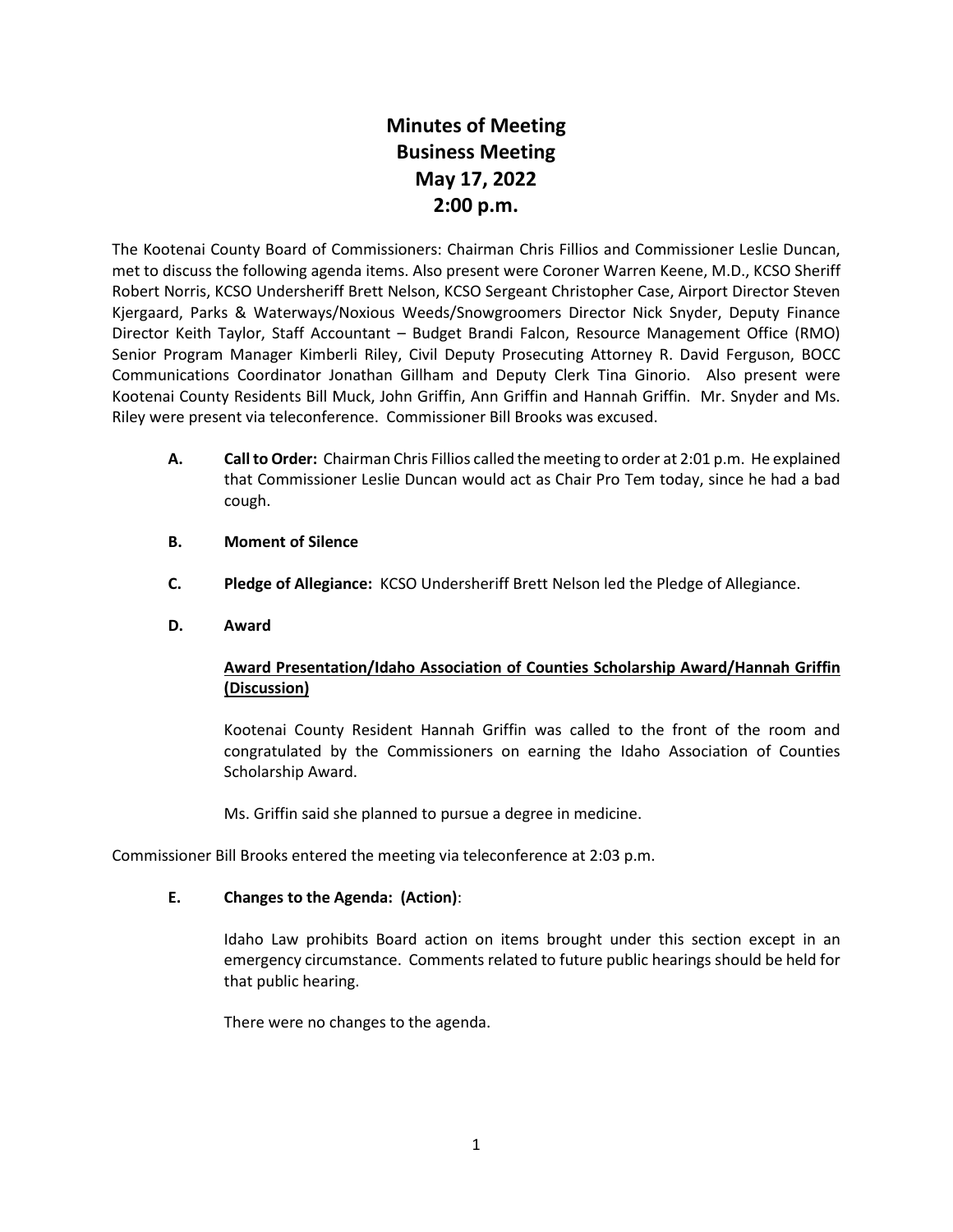## **F. Approve Meeting Minutes (Action)**

| 04/14/2022 | Public | Hearing/ZON08-0003                                              | Hagadone | Hospitality | Corporation/ |
|------------|--------|-----------------------------------------------------------------|----------|-------------|--------------|
|            |        | <b>Community Development</b>                                    |          |             |              |
| 04/25/2022 |        | <b>Amended Tax Exempt Application Hearing Minutes</b>           |          |             |              |
| 05/02/2022 |        | Aquifer Protection District Advisory Board FY23 Budget          |          |             |              |
| 05/03/2022 |        | Panhandle Health District                                       |          |             |              |
| 05/03/2022 |        | <b>Business Meeting</b>                                         |          |             |              |
| 05/04/2022 |        | <b>Requests for Cancellation of Taxes</b>                       |          |             |              |
| 05/05/2022 |        | Deliberations/MSP21-0007/Revelstoke Ranch/Community Development |          |             |              |
| 05/10/2022 |        | Indigent Appeal 2022-6                                          |          |             |              |
| 05/12/2022 |        | Executive Session $$74-206(1)(f)$                               |          |             |              |
| 05/12/2022 |        | <b>Community Development Update</b>                             |          |             |              |

Chairman Fillios moved that the Board approve items two through eleven on the agenda, the submitted minutes for approval. Chair Pro Tem Leslie Duncan seconded the motion. There being no further discussion, Deputy Clerk Ginorio called the roll:

| <b>Commissioner Brooks:</b> | Aye |
|-----------------------------|-----|
| Chair Pro Tem Duncan:       | Aye |
| <b>Chairman Fillios:</b>    | Aye |
| The motion carried.         |     |

### **G. Approve Consent Calendar:**

Resolution 2022-35/Cancel Taxes, Penalties & Interest/Kootenai County/AIN 114586 Human Resources PAF/SCF Report for FY22 PP11 Week 1 BOCC Signatures for Indigent Cases: 5/5/2022 – 5/11/2022

Chairman Fillios moved that the Board approve items twelve through fourteen as part of the Consent Calendar. Chair Pro Tem Duncan seconded the motion. There being no further discussion, Deputy Clerk Ginorio called the roll:

| <b>Commissioner Brooks:</b> | Aye |
|-----------------------------|-----|
| Chair Pro Tem Duncan:       | Ave |
| <b>Chairman Fillios:</b>    | Ave |
| The motion carried.         |     |

### **H. Approve Payables List (Action):**

Chairman Fillios moved that the Board accept the Payables List for the week of May 9, 2022 through May 13, 2022 in the amount of \$1,240,725.77, with no jury payments. Chair Pro Tem Duncan seconded the motion. There being no further discussion, Deputy Clerk Ginorio called the roll:

| <b>Commissioner Brooks:</b> | Ave |
|-----------------------------|-----|
| Chair Pro Tem Duncan:       | Ave |
| Chairman Fillios:           | Aye |
| The motion carried.         |     |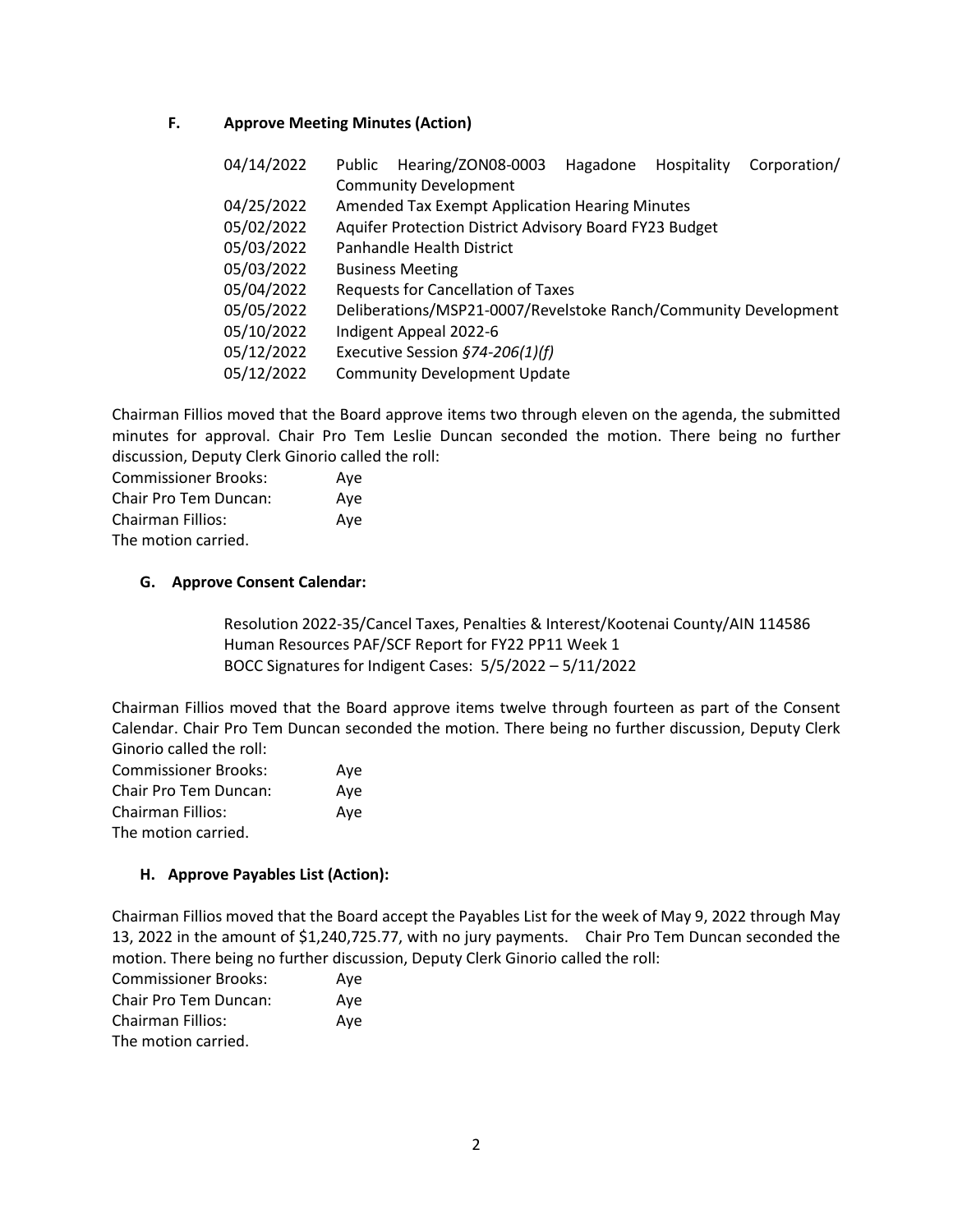#### **I. Business:**

# **Bid – Award Bid #030522/Riverstone Transit Center Phase II Construction/Idaho Stage Construction - \$1,302,600/Resource Management Office (Action)**

Resource Management Office (RMO) Senior Program Manager Kimberli Riley reported that the lowest responsive bid received for the Riverstone Transit Center Phase II Construction was from Idaho Stage Construction, for \$1,302,600. She asked the Board to approve the award of the bid.

Commissioner Brooks moved that the Board approve the award of Bid #030522 for the Riverstone Transit Center Phase II Construction to Idaho Stage Construction, at \$1,302,600, for RMO. Chairman Fillios seconded the motion. There being no further discussion, Deputy Clerk Ginorio called the roll:

Commissioner Brooks: Aye Chair Pro Tem Duncan: Aye Chairman Fillios: Aye The motion carried.

# **Board Approval Request: Kootenai County Public Transportation FY22 Transportation Improvement Program (TIP) Amendment #12/Resource Management Office (Action)**

Ms. Riley requested the Board's approval of the Kootenai County Public Transportation FY22 Transportation Improvement Program (TIP) Amendment #12. She explained that the bid for Phase II had come in higher than expected, so they were asking for an administrative amendment to move funds from Capital Equipment, which RMO had set aside in their FY22 TIP, to a different key number, specifically for the construction on Phase II.

Chairman Fillios moved that the Board approve the Kootenai County Public Transportation FY22 Transportation Improvement Program (TIP) Amendment #12. Chair Pro Tem Duncan seconded the motion. There being no further discussion, Deputy Clerk Ginorio called the roll:

| <b>Commissioner Brooks:</b> | Ave |
|-----------------------------|-----|
| Chair Pro Tem Duncan:       | Ave |
| Chairman Fillios:           | Ave |
| The motion carried.         |     |

# **Grant Amendment #3-16-0010-050-2020/Amendment No. 1 to Partial Airport Perimeter Fence/Federal Aviation Administration (FAA) \$55,506/No Match Requirement/Airport (Action)**

Airport Director Steven Kjergaard requested the Board's approval of an amendment to the grant for the Partial Perimeter Fence. He stated this would be for 90% of the outstanding amount, with the County needing to cover the remainder. He said this was for an automated gate which would secure the fence line.

Chair Pro Tem Duncan remarked that the amount the County would need to cover was about \$6,000. She noted that the agenda item indicated "No Match Requirement," and asked if this presented a problem today.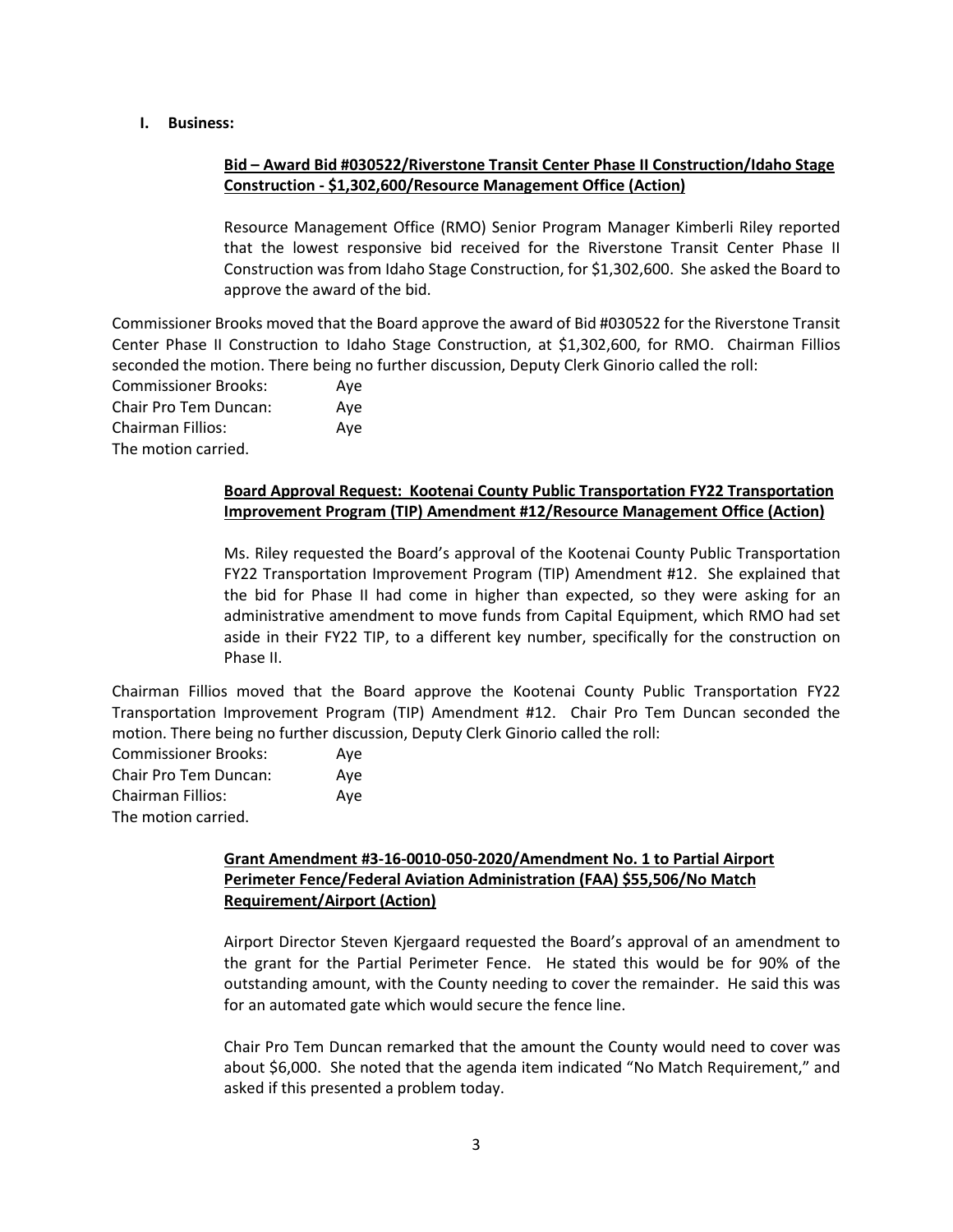Civil Deputy Prosecuting Attorney R. David Ferguson said he did not think this presented any issue to completing the item today.

Chairman Fillios moved that the Board approve Grant Amendment #3-16-0010-050-2020, Amendment No. 1 to the Partial Airport Perimeter Fence, for the FAA, with the grant award of \$55,506 and no match requirement. Chair Pro Tem Duncan seconded the motion. There being no further discussion, Deputy Clerk Ginorio called the roll:

Commissioner Brooks: Aye Chair Pro Tem Duncan: Aye Chairman Fillios: Aye The motion carried.

# **Airport Work Order/Work Order 22-001 Exhibit A/Scope of Work Snow Removal Equipment (SRE) Building Design, Bidding and Construction Services/T-O Engineers/ Airport (Action)**

Mr. Kjergaard stated that this contract was for \$94,361.89, which he explained was broken into three parts, two of which were not AIP (Airport Improvement Plan) eligible.

Chairman Fillios moved that the Board approve the Airport Work Order 22-001 Exhibit A, for the Scope of Work for the Snow Removal Equipment Building design, bidding and construction services with T-O Engineers at the Airport. Commissioner Duncan seconded the motion. There being no further discussion, Deputy Clerk Ginorio called the roll:

| <b>Commissioner Brooks:</b> | Aye |
|-----------------------------|-----|
| Chair Pro Tem Duncan:       | Ave |
| <b>Chairman Fillios:</b>    | Aye |
| The motion carried.         |     |

## **Grant Award #20CESKCS/2022 Coronavirus Emergency Supplemental Funding (CESF) Program/Idaho State Police (ISP) \$71,094/No Match Requirement/Sheriff – Jail (Action)**

KCSO Sergeant Christopher Case requested the Board's approval to accept the Grant Award #20CESKCS in the amount of \$71,094. He stated that there was no match required and the funds would be used at the Jail for personal protective equipment, cleaning supplies and prisoner health care.

Commissioner Brooks moved that the Board approve the grant award #20CESKCS, the 2022 Coronavirus Emergency Supplemental Funding (CESF) Program from the Idaho State Police in the amount of \$71,094 with no match required. Chair Pro Tem Duncan seconded the motion. There being no further discussion, Deputy Clerk Ginorio called the roll:

| bepacy citing only called the roll. |     |
|-------------------------------------|-----|
| <b>Commissioner Brooks:</b>         | Ave |
| Chair Pro Tem Duncan:               | Ave |
| <b>Chairman Fillios:</b>            | Ave |
| The motion carried.                 |     |

Kootenai County Resident William Le entered the meeting at 2:12 p.m.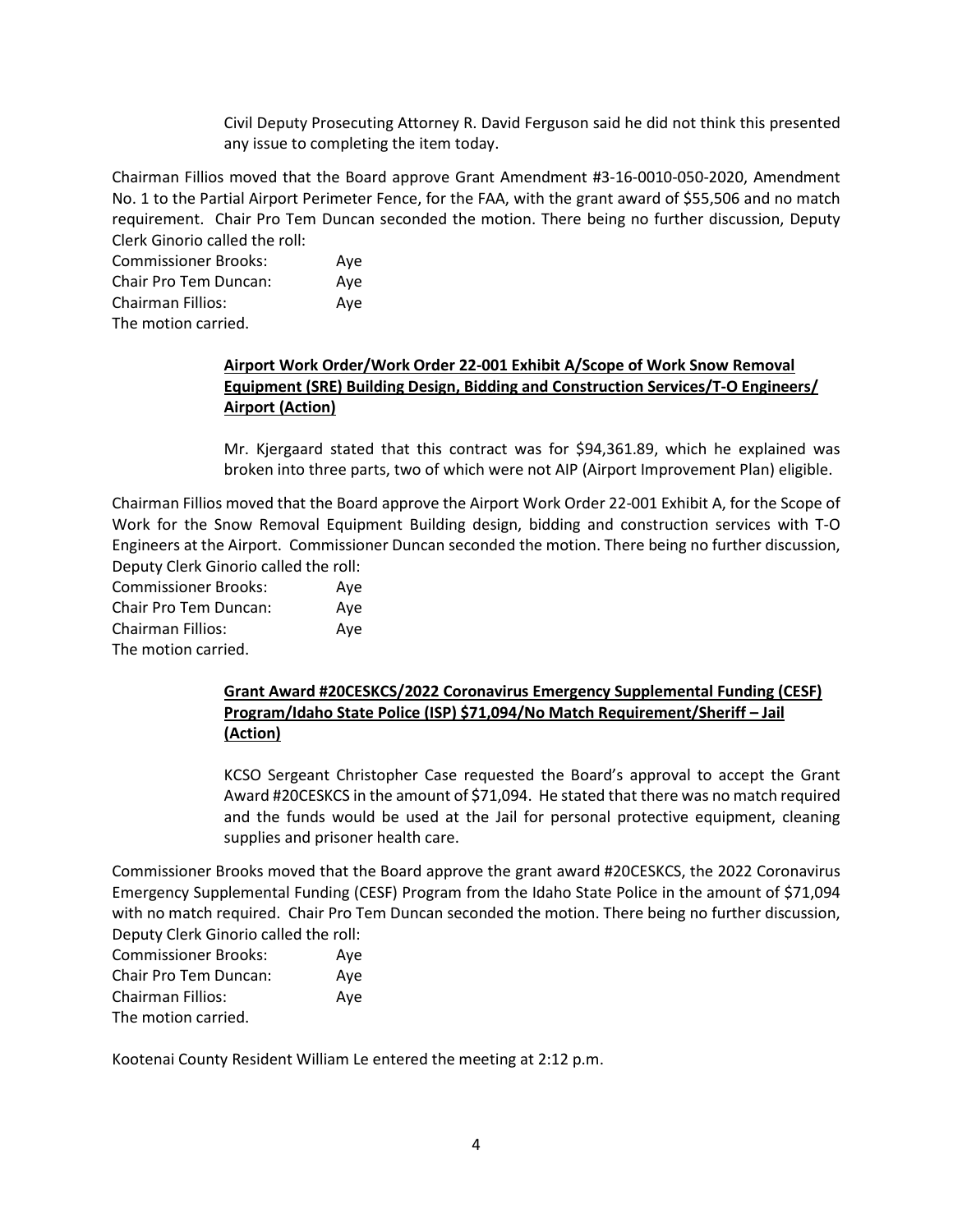#### **Board Approval Request: 30 Patrol Cars/Sheriff (Action)**

KCSO Sheriff Robert Norris reminded those present that Kootenai County had the opportunity to take over the order for 30 patrol vehicles ordered by another law enforcement agency. He stated that the cars would not have to be paid for until the next budget cycle.

Chair Pro Tem Duncan said that the County had purchased 25 cars three years ago and she had planned to do the same this time. She stated that \$1.9 million could be set aside for the purchase, which would cover the cost of the cars and the needed accessories. In response to a question from Chairman Fillios, she said that the money would come from Fund Balance.

Commissioner Brooks said he was not prepared to go forward with this, at this point. He commented that he felt wages and cars for KCSO should be considered together, not as separate items.

Chair Pro Tem Duncan disagreed; she said that the opportunity was time sensitive and would be lost if they did not act. She added that they would receive the 2022 pricing and would avoid the supply chain/delivery delay issues the car industry was currently experiencing.

Mr. Ferguson suggested that the Commissioners include that it would be financially disadvantageous to the County if they were to reject this opportunity. He said that the procurement requirements could be waived in a case such as this.

Chair Pro Tem Duncan stated that, based on supply chain issues plus the chance to buy the cars at the 2022 prices, it would be disadvantageous to the County not to pursue the deal.

Chair Pro Tem Duncan moved that the Board approve the ordering of 25 patrol cars, not to exceed \$1.9 million. Chairman Fillios seconded the motion. There being no further discussion, Deputy Clerk Ginorio called the roll:

Commissioner Brooks: Nay Chair Pro Tem Duncan: Aye Chairman Fillios: Aye The motion carried.

Sheriff Norris and Sergeant Case exited the meeting at 2:22 p.m.

# **Update/Memorandum of Understanding/Spokane Medical Examiner Office/Spokane Medical Examiner MOU/Coroner (Action)**

Coroner Warren Keene, M.D. reminded those present that the Memorandum of Understanding (MOU) with the Spokane Medical Examiner's (ME) Office had been updated last November. He reported that many of the older staff at the ME's office had departed, prices had reduced for routine autopsies and increased for complicated ones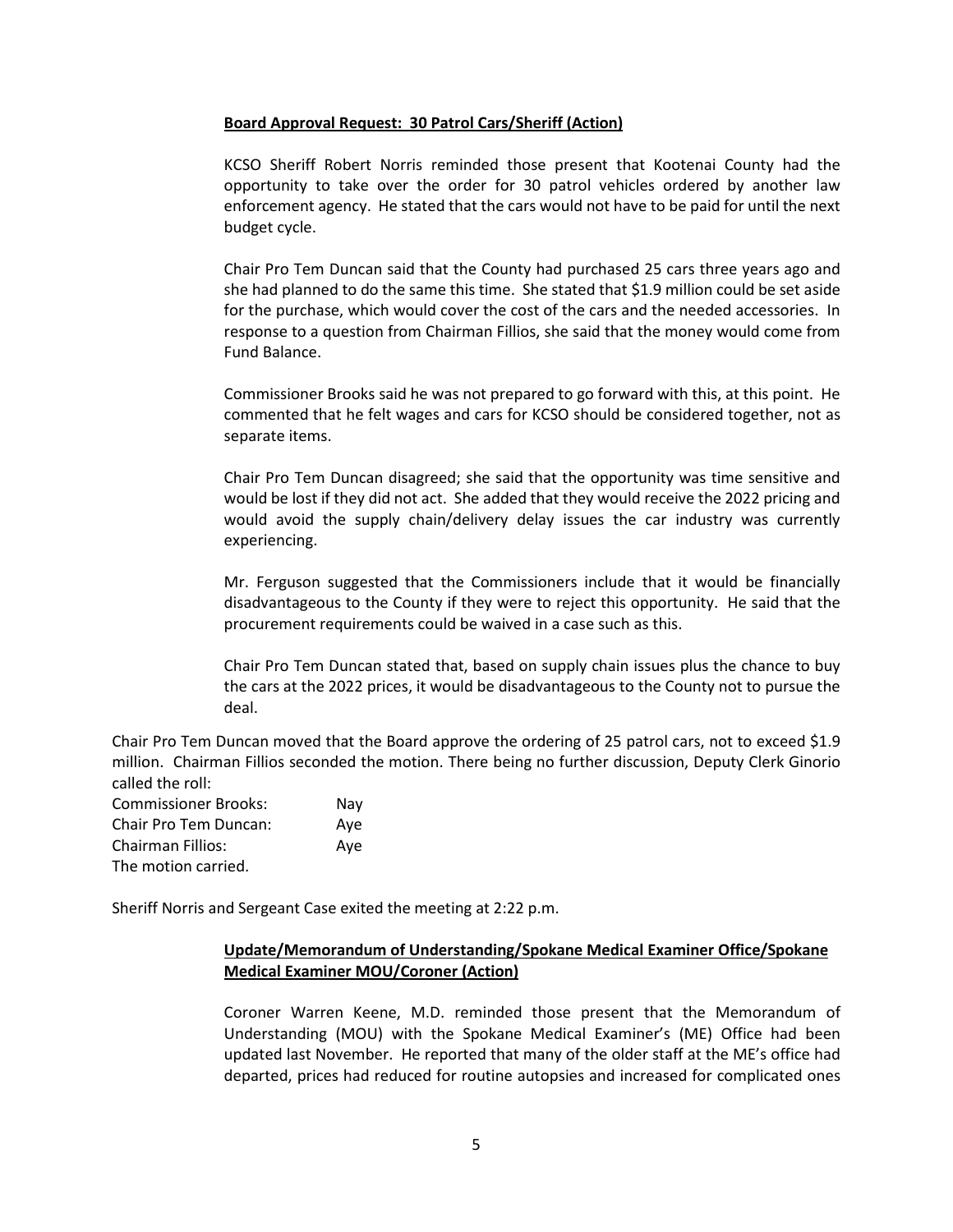related to homicides. He added that the ME's office had also updated their computer system. He said that the updated MOU reflected these things.

Chair Pro Tem Duncan remarked that the wording of the agreement had also been changed from "five cases in 24 hours," to "five cases from any single event."

Chairman Fillios moved that the Board accept the update of the Memorandum of Understanding with the Spokane Medical Examiner's Office and the Coroner's Office. Chair Pro Tem seconded the motion. There being no further discussion, Deputy Clerk Ginorio called the roll:

Commissioner Brooks: Aye Chair Pro Tem Duncan: Aye Chairman Fillios: Aye The motion carried.

#### **Notice of Termination of MOU for Regulatory Buoys/Hayden Lake Watershed Improvement District/Parks & Waterways (Action)**

Parks & Waterways/Noxious Weeds/Snowgroomers Director Nick Snyder requested the Board's approval of the Notice of Termination of the MOU regarding Regulatory Buoys with Hayden Lake Watershed Improvement District.

Chair Pro Tem Duncan moved that the Board acknowledge the Notice of Termination for the MOU for Regulatory Buoys between Kootenai County and Hayden Lake Watershed Improvement District. Chairman Fillios seconded the motion. There being no further discussion, Deputy Clerk Ginorio called the roll:

Commissioner Brooks: Aye Chair Pro Tem Duncan: Aye Chairman Fillios: Aye The motion carried.

Dr. Keene exited the meeting at 2:25 p.m.

# **Advisory Board – Appointment/Paul Wagner/Natural Resource – Term Ending 12/31/2023/BOCC (Action)**

Chair Pro Tem Duncan reported that Paul Wagner had applied for the vacancy on the Natural Resource Advisory Board and the Advisory Board had indicated that they felt it was a good selection. She said he had the forest fire experience that the particular position required and that she would recommend his acceptance.

Chairman Fillios moved that the Board appoint Paul Wagner to the Natural Resource Advisory Board, with a term ending December 31, 2023. Chair Pro Tem Duncan seconded the motion. There being no further discussion, Deputy Clerk Ginorio called the roll:

| <b>Commissioner Brooks:</b> | Ave |
|-----------------------------|-----|
| Chair Pro Tem Duncan:       | Ave |
| <b>Chairman Fillios:</b>    | Ave |
| The motion carried.         |     |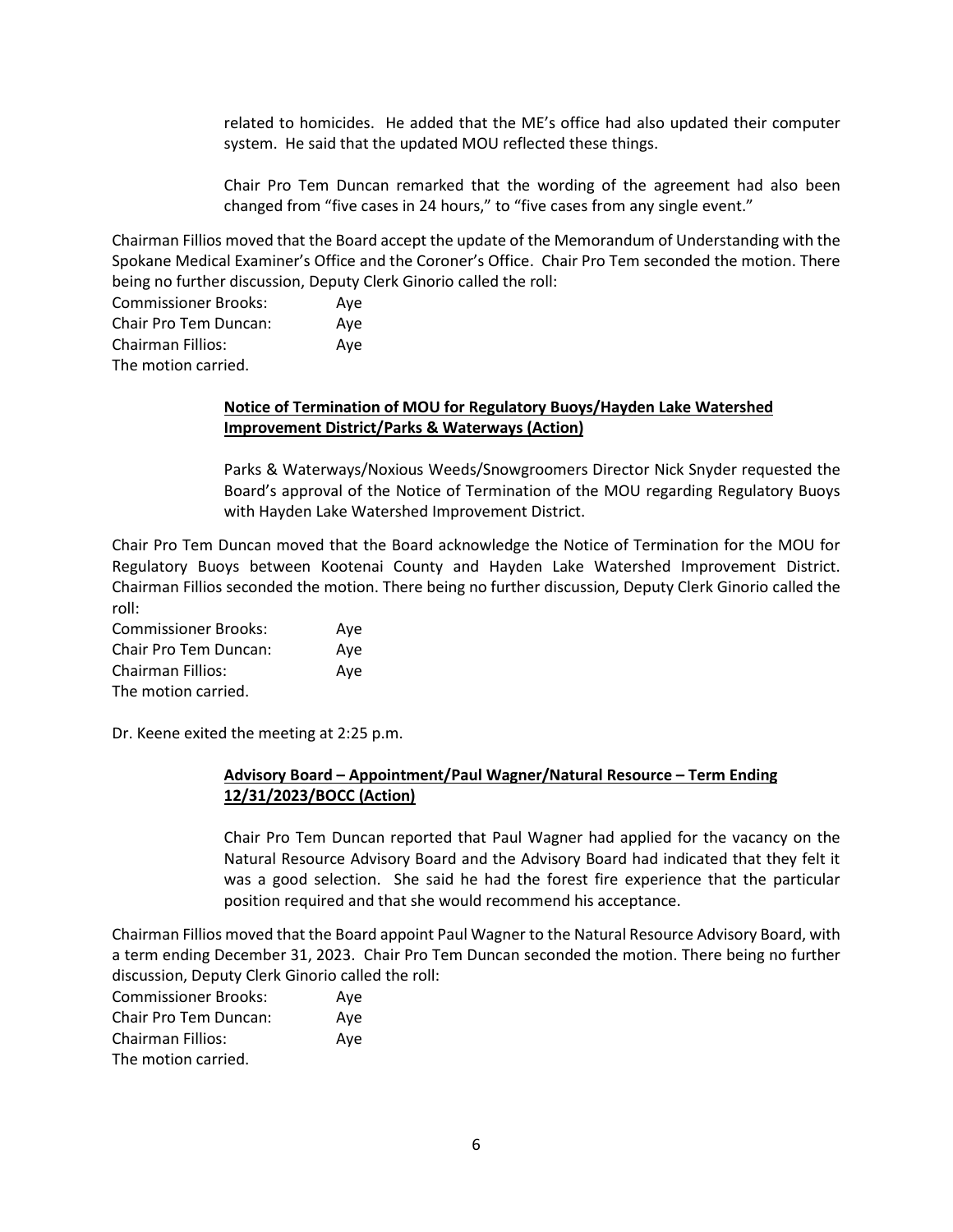# **Eastside Fire District Annexation/Request for Annexation/Various Parcels/BOCC (Action)**

Mr. Ferguson reported that all requirements for the annexation of the four parcels to Eastside Fire District had been met and recommended that the Board approve the action.

Chair Pro Tem Duncan moved that the Board approve the Eastside Fire District annexation for the three parcels for Narniland Partners LLC and one parcel for Hazard Living Trust. Chairman Fillios seconded the motion. There being no further discussion, Deputy Clerk Ginorio called the roll:

| <b>Commissioner Brooks:</b> | Ave |
|-----------------------------|-----|
| Chair Pro Tem Duncan:       | Ave |
| Chairman Fillios:           | Ave |
| The motion carried.         |     |

# **Board Approval Request: Volunteer Search and Rescue Donation/Transfer to Kootenai County 2022 Quality Trailers, 20 ft. Enclosed Food Trailer VIN #1Z9Z1EN24NP475477/Sheriff – Rec Safety (Action)**

# **Resolution 2022-37/Resolution Acceptance of Donation of Food Trailer ( VIN #1Z9Z1EN24NP475477) for the use of Kootenai County Sheriff's Office/Sheriff – Rec Safety (Action)**

Ms. Riley requested the Board's approval for a donation from the Volunteer Search and Rescue to KCSO of an enclosed food trailer.

KCSO Undersheriff Brett Nelson explained that this would be used to provide food to officers at incident scenes.

Commissioner Duncan moved that the Board approve the request for the Volunteer Search and Rescue donation, transferring the trailer with VIN #1Z9Z1EN24NP475477 and approve Resolution 2022-37, which memorializes such transfer. Chairman Fillios seconded the motion. There being no further discussion, Deputy Clerk Ginorio called the roll:

| <b>Commissioner Brooks:</b> | Aye |
|-----------------------------|-----|
| Chair Pro Tem Duncan:       | Ave |
| Chairman Fillios:           | Aye |
| The motion carried.         |     |

### **ARPA Funded Projects/Plan for Review (Discussion)**

Chair Pro Tem Duncan called attention to the detailed booklet provided by the ARPA (American Rescue Plan Act) Taskforce, containing their recommendations for spending the funds the County received. She asked how the other Commissioners would like to proceed. She said she, personally, was willing to either accept the recommendations as presented or schedule meetings to discuss each individual item included.

Commissioner Brooks remarked that the Board had received about 100 different requests. He said he wanted each request to receive an individual response, telling why it had been accepted or rejected.